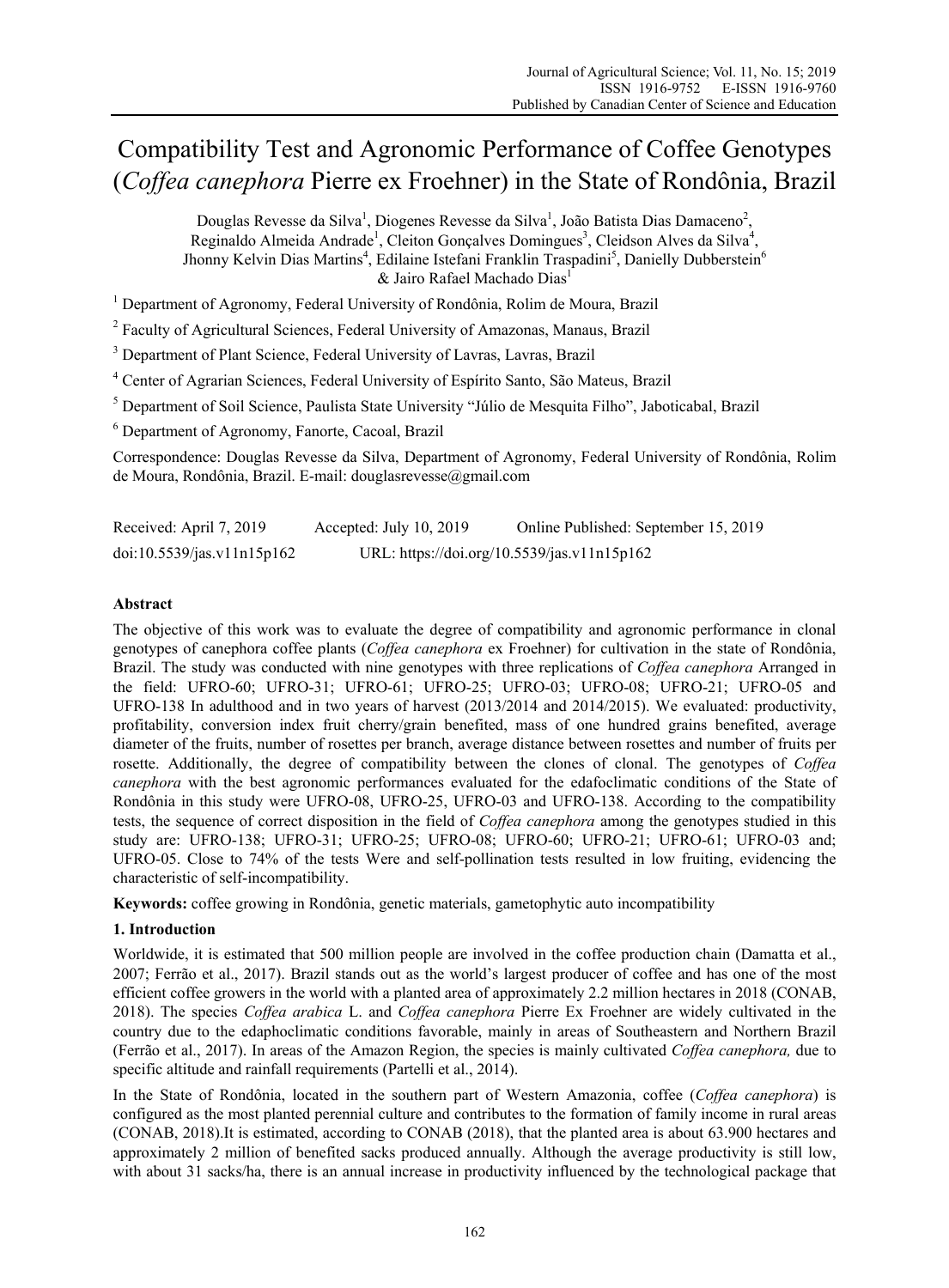involves fertilization, liming, irrigation and pest control in addition to the expressive use of new materials production for renewal of clonal crops (Dubberstein et al., 2017; CONAB, 2018).

Being fundamental for the increase of coffee productivity in the state of Rondônia, the genetic improvement, among other benefits, allows for uniformity of maturation, resistance to periods of drought, decrease of the effect of coffee bienality and greater Yield of the benefited fruits (Ivoglo et al., 2008). However, as the *Coffea canephora* is an alodic species, that is, dependent on other plants so that there is flowering and fruiting, the genetic compatibility among coffee genotypes becomes essential so that the crop can be productive (Marcolan & Espindula, 2015). The self-incompatibility between genotypes is the rejection of their own pollen or of clone plants that carry allelic characteristics that prevent self-fertilization (Nettancourt, 1997). According to Castric & Vekemas (2004), the capacity of the *Coffea canephora* in avoiding self-fertilisation is a vital characteristic of the species in order to avoid the deleterious effects caused by endogamy depression.

For this reason, it is indicated that there is a sufficient quantity of clones or genotypes in the planting area, in order to increase the chances of compatibility and production. Therefore, it is imperative that genetic materials undergo compatibility tests that ensure sufficient pollination, flowering and fruiting capacity, since clones not sufficiently compatible compromise these phenological phases, causing miscarriage and defective grains and consequently decreasing the productivity and quality of the final beverage (Lopes, 2015; Ferrão et al., 2017). Thus, the present study aimed to evaluate the degree of compatibility and agronomic performance in clonal genotypes of canephora coffee plants (*Coffea canephora*) for cultivation in the state of Rondônia, Brazil.

## **2. Material and Methods**

## *2.1 Location and Experimental Design*

The work was carried out in 'Ouro Verde', in the rural area of Novo Horizonte do Oeste, in the State of Rondônia, Brazilian Amazon, Brazil. The climate is predominantly the hot and humid tropical type Aw, according to Köppen, with a well-defined dry period, occurrence of water deficit from June to September, average annual temperature of 25 ºC, average annual precipitation of 2,400 mm (Ageitec, 2019). A randomized block design was used, containing nine treatments, nine genotypes of Conilon coffee (*Coffea canephora*): UFRO-60; UFRO-31; UFRO-61; UFRO-25; UFRO-03; UFRO-08; UFRO-21; UFRO-05 and UFRO-138, arranged in lines, within the field of cultivation, as recommended by Ferrão et al. (2017a) and three repetitions. Except for the evaluation of the 2014/2015 crop, which did not count on the UFRO-61 clone, thus limiting itself to eight treatments. Adult plants were used, producing in the second and third commercial harvest, which were conducted with all the technical recommendations recommended by Ferrão et al. (2017). It was adopted a spacing of 3m x 1,3m, between lines and between plants, respectively, totaling approximately 2.560 plants ha<sup>-1</sup>, conducted with 3 to 4 rods.

# *2.2 Experimental Conditions and Variables Analyzed*

The harvest of coffee genotypes in the 2013/2014 and 2014/2015 was carried out in April and May when the plants had 80% of the cherry grain stage fruits, ideal harvest point as determined (Nunes et al., 2005). The experimental variables, except for productivity, were estimated from twelve plagiotropic branches taken from the median portion of the canopy of the useful area of the plot, being one branch for each cardinal point in each plant that composed the experimental plot. The evaluations that involved the obtaining of the grain mass were corrected to 13% of moisture, using the drying at full sun on the yard covered by canvas, and performed the periodic turning, according to the orientations of Pinheiro et al. (2012).

Plants were evaluated in open pollination: grain yield (Bags ha<sup>-1</sup>) determined according to average production per plant, multiplying by the number of plants per hectare; beneficiation bield, consisting of the conversion of fruits into 'coco' type in benefited grains; cherry/grain benefit ratio; mass of 100 grains; average diameter, measured using a caliper, determined from the arithmetic mean obtained from 50 fruits. The morphological characteristics were also evaluated: number of rosettes per plagiotropic branch; average distance between rosette, determined by the distance between the first and last rosette, and divided by the number of rosette and the average number of fruits per rosette for each genotype.

# *2.3 Genetic Compatibility Test*

The compatibility test was installed in the main florade of the genotypes of *Coffea canephora*, a stage resulting from temporary water deficit, Following the procedures and steps proposed by Ferrão et al. (2017b) and Teixeira et al. (2011). The plants that would serve as pollen receptors were determined and constituted in an experimental plot. Each parcel received nine crosses, consisting of manual pollination with pollen from the other varieties and a self-pollination test. In each branch plagiotrópico selected himself four rosettes from the apex of the branch,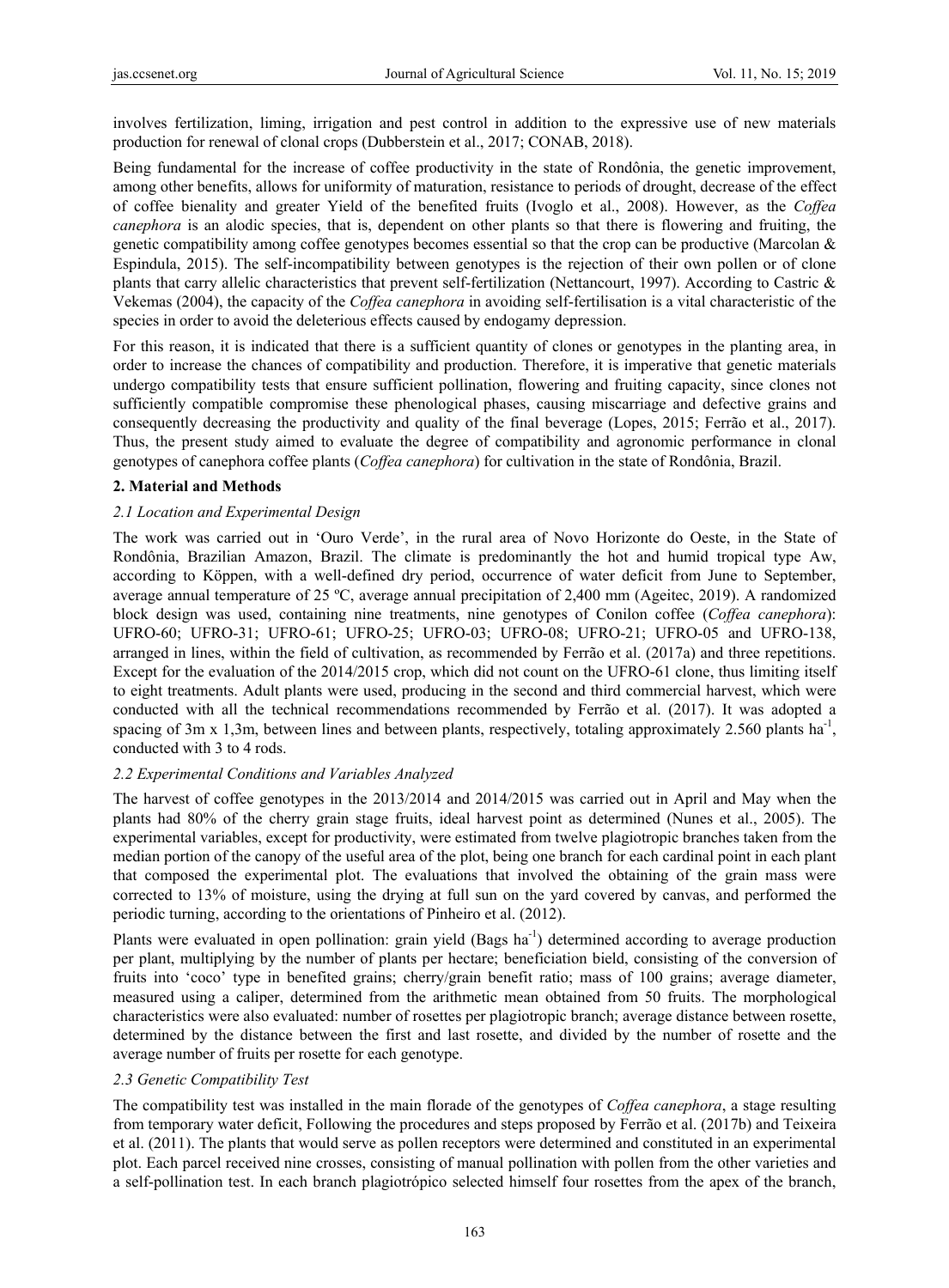and in these, counted all the floral buds contained. Subsequently, the apical meristems were cut to avoid the emission of new floral buds, being protected with Kraft paper sad the branches that would serve as receptors and pollen donors in order to avoid the fertilization of uncontrolled plants in opening of the flowers. The branches were protected from the sun's rays, being chosen those that were on the side of the shadow, seen the potentiality of the burning of the floral buds.

One day after these procedures, the flowers were opened, and artificial pollination was performed at the beginning of the day according to the recommendations of Ferrão et al. (2017b). The pollen donor branches were cut off and with the removal of protective sacks from the receptor branches, pollination was performed. After four days, after the period of receptibility of the flowers to pollen, he withdrew all the paper sacks and the normality of the flowers was verified, identifying the crosses performed in each branch. During the whole fruiting period, monitoring was performed weekly for the emission of new buttons. At the end of 21 weeks the initial date, when there were no greater manifestations of incompatibility and to prevent the environment from interfering in the final number of fruits, carried out the final count of the fruits that they aved, to determine the compatibility among the genotypes (Figure 1).



Figure 1. Protection of the branches of the genotypes of *Coffea canephora* (left) and monitoring of the floral buttons (right)

Source: Authors.

#### 2.4 Analysiss Statistics

The agronomic assessments and compatibility testing were submitted to determination of the confidence interval  $(P < 0.05)$ , based on the difference between the upper confidence limit of the mean (95%) and the arithmetic mean, the coefficient of variation and the Scott-Knott test, at a 5% probability level.

#### 3. Results and Discussion

The yield of the genotypes (Clones) of *Coffea canephora* studied did not differ statistically. However, the average productivity in 2013/2014 harvest of the clones was about 101 sacks ha<sup>-1</sup>, around three times higher than the current average productivity of Rondônia, of 30.97 sacks ha<sup>-1</sup> (CONAB, 2018). In The 2014/2015 harvest, the clones UFRO-25, UFRO-03, UFRO-08 and UFRO-138 presented the highest yields (76 sacks ha<sup>-1</sup>), however, were  $24.4\%$  of the previous crop (2013/2014) (Table 1). Teixeira (2014) also verified the decrease in productivity and subsequent brothers and according to Ferrão et al. (2017) and Rocha et al. (2015) this fact correlates with the productive variation of each genotype or to non-measured climatic variations. The conversion rate of the cherry fruit to benefited grain was 4.44 in the Harvest 2013/2014, with the clones UFRO-60 and UFRO-61 with the highest indices and 4.36 in the Harvest 2014/2015 with the clones UFRO-60 and UFRO-61 with the highest indexes. Similar values were obtained by Ferrão et al. (2013abc) for varieties of Coffea canephora "Diamond Incaper 8112", 'Jequitibá Incaper 8122' and 'Centenary Incaper 8132' of 4.27, 4.22 and 4.23, respectively.

The highest indices reflect proportionally the lowest profitability in coffee cultivation (Ferrão et al., 2013a). The clones UFRO-25, UFRO-08 and UFRO-138 showed the best profitability in the 2013/2014 crop, however, in the 2014/2015 crop, it did not present significant differences. The mean yield values are above those observed by Gaspari-Pezzopane et al. (2004), which ranged from 48.4% to 61.9% for *Coffea canephora*. According to these authors, the yield directly influences the final cost of coffee production, and when the lower these values, the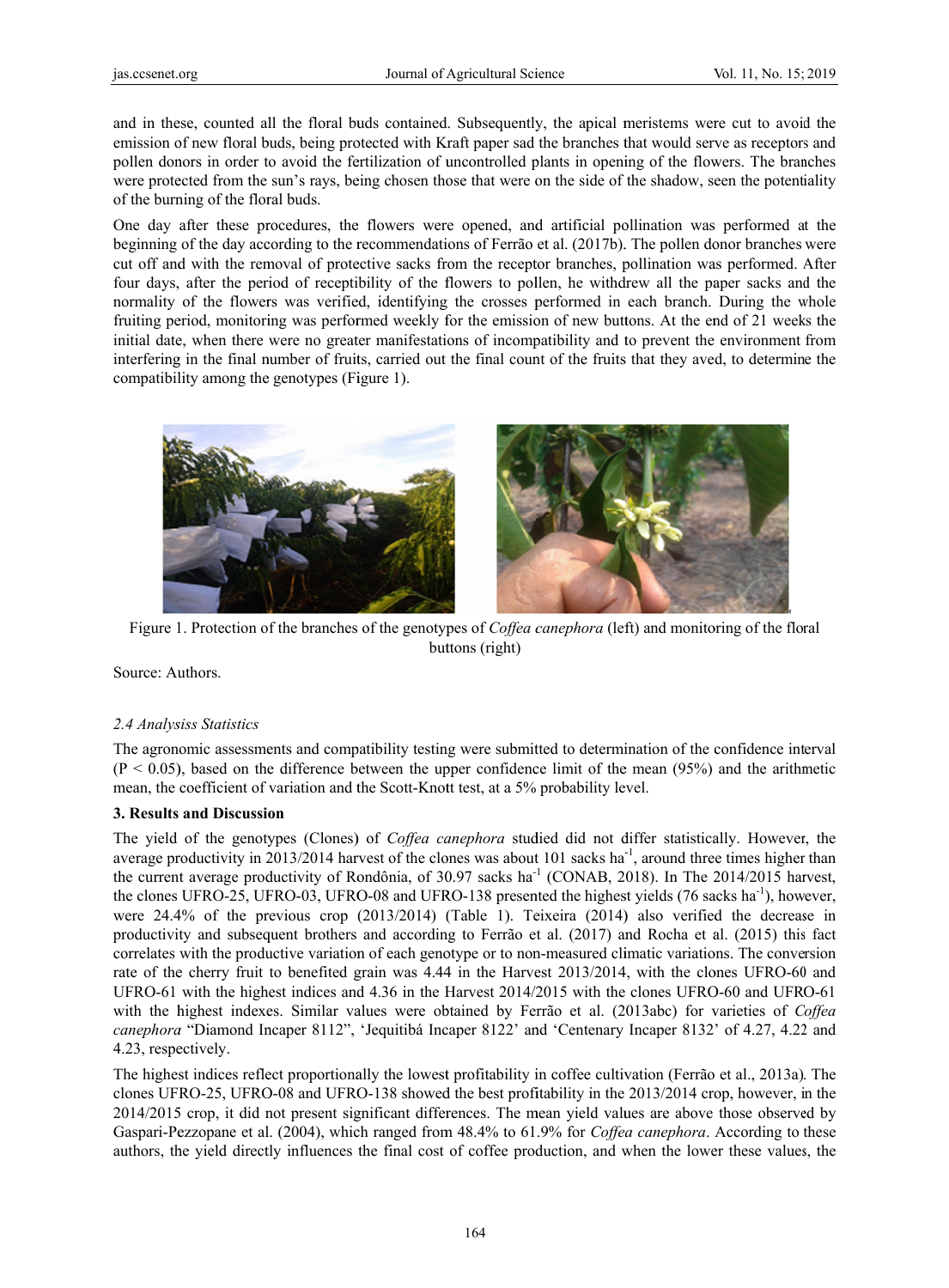costlier is the production. Clonal crops, such as the ones in this study, present higher grain maturation uniformity, increasing the yield in relation to the seminiferous crops (Partelli et al., 2006).

The mass of 100 grains was significantly more in several clones, except in the genotype UFRO-61 (15.13 g). As can be seen in Table 1, the lower weight of the grains seems to be directly related to the Yield of this genotype, which was also the smallest. In general, the mean mass of 100 grains observed were higher than those observed by Kameyama et al. (2016) for several coffee genotypes in the state of São Paulo, Brazil, between 7.1 and 13.2 G. The genotypes studied by Ferrão et al. (2013a) obtained weights similar to the Obtained by the genotypes studied in this study. According to Medina Filho & Bordignon (2003) the mass of 100 grains is an excellent indicator of pollination and compatibility, because the emergence of 'Moca' grains indicates that only one of the grain compartments was fertilized, decreasing the weight of the grains and the productivity.

Table 1. Evaluation of the components: productivity, beneficiation yield (BY), cherry fruit/grain benefit ratio (CF/GB), mass of 100 grains benefited (M100) and fruit diameter (FD), in clonal genotypes of Canephora Coffee (*Coffea canephora* Pierre ex Froehner)

|                           | Productivity (bags ha <sup>-1</sup> ) |                              | BY(%)              |                          | CF/GB            |                   | M100(g)            |                          | $FD$ (mm)          |                          |
|---------------------------|---------------------------------------|------------------------------|--------------------|--------------------------|------------------|-------------------|--------------------|--------------------------|--------------------|--------------------------|
|                           |                                       | --------- Harvests --------- | ---- Harvests ---- |                          | --- Harvests --- |                   | ---- Harvests ---- |                          | ---- Harvests ---- |                          |
|                           | $1^{\circ}$                           | $2^{\circ}$                  | $1^{\circ}$        | $2^{\circ}$              | $1^{\circ}$      | $2^{\circ}$       | $1^{\circ}$        | $2^{\circ}$              | $1^{\circ}$        | $2^{\circ}$              |
| UFRO-60                   | 85.16a                                | 73.76b                       | 64.40b             | 59.45a                   | 4.92a            | 5.04a             | 22.20a             | 16.70a                   | 11.11 <sub>b</sub> | 10.96a                   |
| UFRO-31                   | 87.74a                                | 59.30b                       | 63.95b             | 63.44a                   | 4.40b            | 4.30 <sub>b</sub> | 19.37b             | 17.00a                   | 11.98a             | 10.55a                   |
| UFRO-61                   | 95.73a                                | $\overline{\phantom{a}}$     | 59.64c             | $\overline{\phantom{a}}$ | 4.83a            | $\overline{a}$    | 15.13c             | $\overline{\phantom{a}}$ | 10.62 <sub>b</sub> | $\overline{\phantom{a}}$ |
| UFRO-25                   | 113.84a                               | 86.78a                       | 67.28a             | 64.22a                   | 4.36b            | 4.05b             | 25.17a             | 18.27a                   | 11.23 <sub>b</sub> | 9.96a                    |
| UFRO-03                   | 107.54a                               | 95.44a                       | 63.33b             | 64.51a                   | 4.50b            | 3.86b             | 23.30a             | 18.77a                   | 10.47 <sub>b</sub> | 11.23a                   |
| UFRO-08                   | 93.82a                                | 81.99a                       | 66.48a             | 62.57a                   | 4.29b            | 4.17b             | 25.07a             | 18.97a                   | 12.40a             | 11.33a                   |
| UFRO-21                   | 109.17a                               | 66.20b                       | 64.79b             | 62.26a                   | 4.48b            | 4.79a             | 19.20 <sub>b</sub> | 16.80a                   | 11.21 <sub>b</sub> | 10.28a                   |
| UFRO-05                   | 109.08a                               | 69.21b                       | 63.69b             | 58.41a                   | 4.18b            | 4.39b             | 21.93a             | 16.27a                   | 12.25a             | 11.04a                   |
| <b>UFRO-138</b>           | 104.97a                               | 80.62a                       | 67.18a             | 68.20a                   | 4.04b            | 4.31 <sub>b</sub> | 22.83a             | 19.97a                   | 10.40 <sub>b</sub> | 10.65a                   |
| Average                   | 100.7                                 | 76.67                        | 64.53              | 62.88                    | 4.44             | 4.36              | 21.58              | 17.84                    | 11.30              | 10.75                    |
| <b>Standard Deviation</b> | ±6.71                                 | $\pm 6.38$                   | $\pm 1.06$         | ±2.25                    | $\pm 0.14$       | $\pm 0.18$        | $\pm 1.41$         | $\pm 0.84$               | $\pm 0.43$         | $\pm 0.29$               |
| C.V.                      | 13.79                                 | 12.09                        | 2.54               | 8.32                     | 6.02             | 5.47              | 9.45               | 9.96                     | 7.01               | 5.30                     |

*Note.* Averages followed by the same letter in the column do not differ from each other by the Scott-Knott test at a 5% probability level. C.V.: Coefficient of Variation. Harvests: 1st (2013/2014) and 2nd (2014/2015).

Regarding the fruit diameter, there were statistical differences only for the clones in the 2013/2014 harvest in which the clones UFRO-31, UFRO-08 and UFR0-0 were better (Table 2). According to Rocha et al. (2013), the largest grain size has a direct reflex in the final beneficiation of coffee with a positive correlation between this factor and the yield. Both the weight of the grains and the size are genetic characteristics controlled by several genes and may undergo variation among the genotypes and suffer with environmental factors such as water availability and fertilization management (Ferrão et al., 2017b). According to Silva et al. (2008), the decrease in the mass of 100 grains of the harvest of 2013/2014 for the harvest of 2014/2015 is due to the bienality of coffee, characterized by the decrease of the plant reserves due to the high yield crop of the previous year.

The Clones UFRO-31, UFRO-25, UFRO-08 and UFRO-21 presented the highest number of rosettes per stem (NR) in the harvest of 2013/2014 and clones UFRO-03 and UFRO-31 in the Harvest 2014/2015 (Table 2). According to Rocha et al. (2013) the number of rosettes by branches favors the increase in the productivity of *Coffea canephora* and the selection of genotypes with superior characteristics. Verifying cultivars of *Coffea canephora* in the state of Rondônia, Rocha et al. (2013) observed a positive correlation between plant height and the number of rosettes per stem, allowing the selection of genotypes with lower heights, which facilitate treatment cultural, but with higher numbers of rosettes. The average number of rosettes obtained in this study are higher than those obtained by Ricci et al. (2013) in different shading conditions. According to the authors, the increase in luminosity influences the highest number of rosettes in the stem.

For the distance between the rosettes in the branches, the UFRO-05 clone showed the longest distance in the two harvests (2013/2014 and 2014/2015) (Table 2). The longest distances between the rosettes are unfavorable in a selection program of superior genotypes, considering that it is related to the decrease in the number of rosettes that a plagiotropic branch may contain, decreasing the overall productivity of the coffee (Marcolan & Espindula, 2015). According to Charrier and Eskes (2004), the distance between rosettes is correlated to smaller grains, but a larger number of grains per rosettes. Ricci et al. (2013) verified distances lower than this work. In this respect,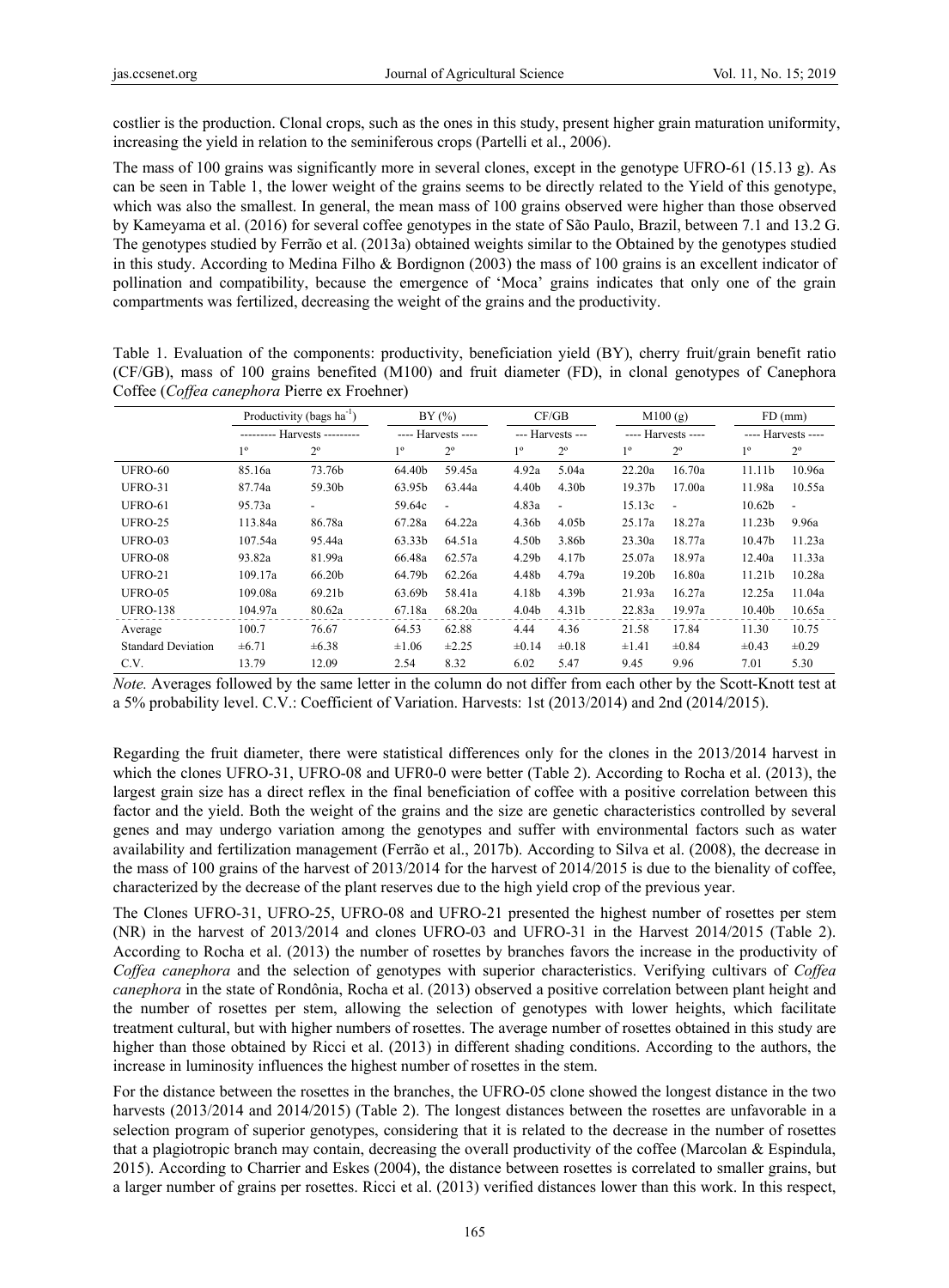the number of grains per rosette (NFR) was higher for the clones UFRO-08, UFRO-21 and UFRO-25 in the Harvest 2013/2014 and UFRO-08 in the Harvest 2014/2015. Second Ferrão et al. (2017) both the spacing when the luminosity but limit the number of grains in the rosette, however, intrinsic characteristics of the plants can directly influence this item.

| Table 2. Number of rosettes per plagiotropic branch (NR), distance between rosettes (DR), and average number  |
|---------------------------------------------------------------------------------------------------------------|
| of fruits per rosette (NFR) of twelve productive stems, in clonal genotypes of Canephora coffee trees (Coffea |
| <i>canephora</i> Pierre ex Froehner)                                                                          |

|                           |             | NR.                      |                   | $DR$ (cm)                | <b>NFR</b><br>Harvests --------- |                          |  |
|---------------------------|-------------|--------------------------|-------------------|--------------------------|----------------------------------|--------------------------|--|
| Genotypes                 |             | Harvests ---------       |                   | Harvests ---------       |                                  |                          |  |
|                           | $1^{\circ}$ | $2^{\circ}$              | $1^{\circ}$       | $2^{\circ}$              | $1^{\circ}$                      | $2^{\circ}$              |  |
| UFRO-60                   | 12.36b      | 14.22b                   | 5.01 <sub>b</sub> | 4.19c                    | 12.28b                           | 12.45c                   |  |
| <b>UFRO-31</b>            | 14.33a      | 15.94a                   | 4.75b             | 4.06c                    | 11.14b                           | 9.35d                    |  |
| UFRO-61                   | 12.89b      | $\overline{\phantom{a}}$ | 4.09c             | $\overline{\phantom{0}}$ | 13.57b                           | $\overline{\phantom{a}}$ |  |
| UFRO-25                   | 15.94a      | 14.89b                   | 4.87b             | 4.03c                    | 17.59a                           | 13.06c                   |  |
| UFRO-03                   | 12.94b      | 16.22a                   | 4.65b             | 4.45b                    | 9.74b                            | 14.64b                   |  |
| UFRO-08                   | 14.69a      | 14.06b                   | 4.62 <sub>b</sub> | 4.42 <sub>b</sub>        | 16.67a                           | 20.57a                   |  |
| UFRO-21                   | 15.03a      | 13.75b                   | 4.90b             | 4.23c                    | 14.79a                           | 14.31b                   |  |
| <b>UFRO-05</b>            | 12.75b      | 13.50b                   | 5.35a             | 4.76a                    | 13.07b                           | 15.90b                   |  |
| <b>UFRO-138</b>           | 11.61b      | 13.92b                   | 4.83b             | 4.56b                    | 12.48b                           | 12.37c                   |  |
| Average                   | 13.61       | 14.56                    | 4.78              | 4.34                     | 13.48                            | 14.08                    |  |
| <b>Standard Deviation</b> | $\pm 0.60$  | $\pm 0.52$               | $\pm 0.14$        | $\pm 0.12$               | $\pm 1.15$                       | $\pm 1.42$               |  |
| C.V.                      | 5.08        | 6.19                     | 3.07              | 3.00                     | 13.13                            | 9.34                     |  |

*Note.* Averages followed by the same letter in the column do not differ from each other by the Scott-Knott test at a 5% probability level. C.V.: Coefficient of Variation. Harvests: 1st (2013/2014) and 2nd (2014/2015).

The compatibility test between clonal genotypes differed statistically for receivers (lines) e for donors (columns). There is the presence of at least two compatibility groups, being reserved the lowest level of compatibility for self-pollinations, evidencing the self-incompatibility existing in the coffee plant. Analyzing the interactions between the receptors, it was statistically observed that the UFRO-03 genotype presented a low level of compatibility with the UFRO-21 genotype, which is similar to that observed in the self-pollination test. However, it cannot be affirmed that these genotypes share one or more alleles, characterizing them as "half siblings", as evidenced by these results, since the reciprocal among the clones presents high compatibility. Similarly, it occurs with the UFRO-08 clone, which for the UFRO-21 and UFRO-05 clone, presented the aforementioned occurrence (Table 3).

These facts are justified by the loss of pollen viability, which suffers oscillations and the germination of the germinative power due to artificial manipulation that can result in different forms in each genotype (Mendes, 1949). Nevertheless, it is important to emphasize that the donor and receptor branches in this study were covered with sacks at a time that coincides with the warmest period of the year in the state of Rondônia, which may be an additional factor for the reduction of the viability of the pollen, and consequently contributed to the low number of fruits.

As for the clone of *Coffea canephora* UFRO-08, three compatibility groups were presented: the first of lower level, restricted to self-pollination, a second group to which the clones are inserted UFRO-21, UFRO-05 and UFRO-138. With median compatibility and a third group with the other genotypes, composing the high compatibility group. For the clone UFRO-21, four compatibility groups were identified: one of the lowest compatibilities linked to self-pollination, one second of median compatibility, where is the UFRO-138 clone, a third of high compatibility with the UFRO-05 clone and a fourth group with excellent level of compatibility, where all other genotypes are inserted (Table 3; Figure 2).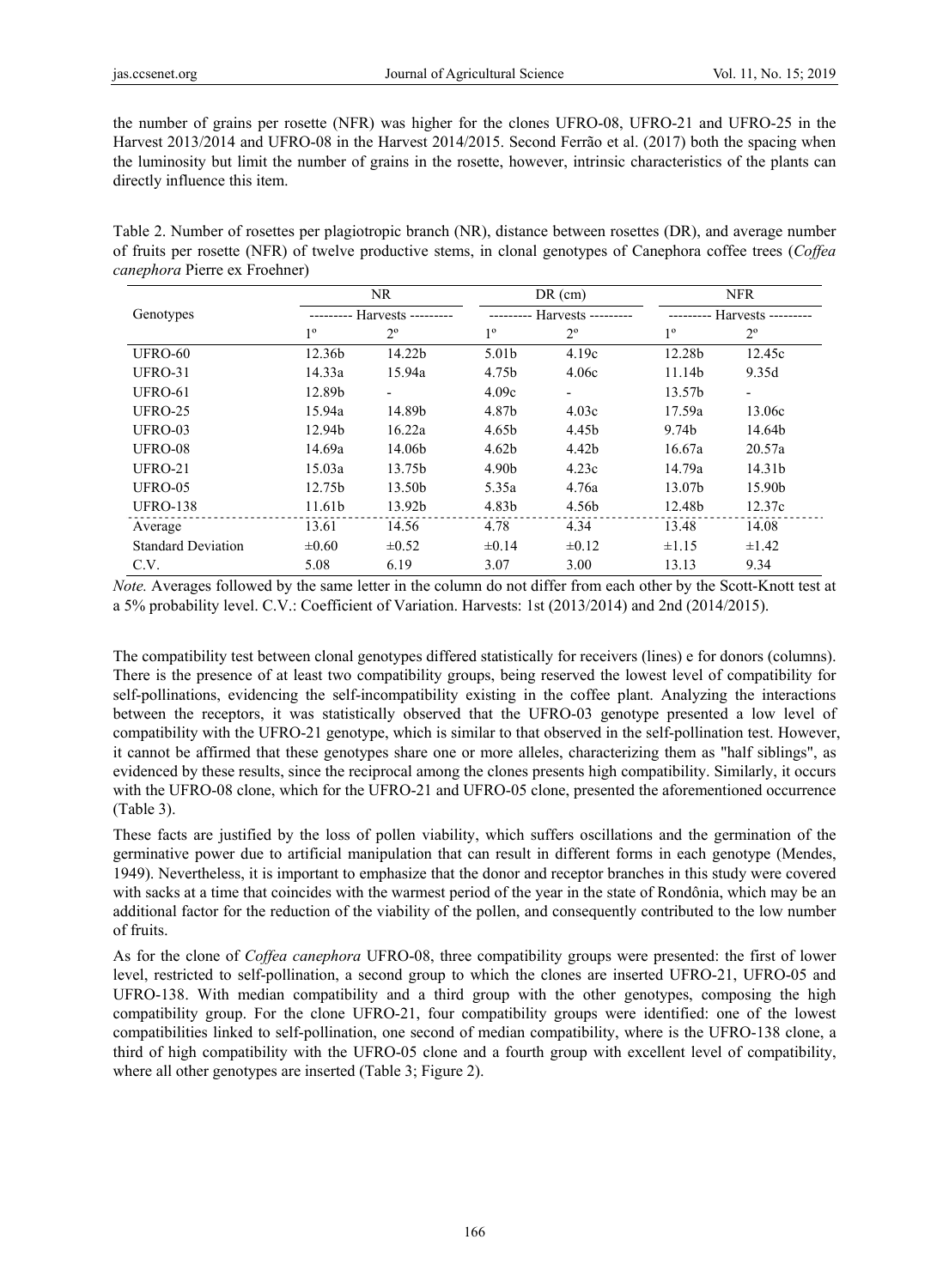|                           | <b>Donor Clone</b> |                   |                                                                                  |            |            |            |                   |            |                   |      |                       |       |
|---------------------------|--------------------|-------------------|----------------------------------------------------------------------------------|------------|------------|------------|-------------------|------------|-------------------|------|-----------------------|-------|
| <b>Clone Receiver</b>     |                    |                   | UFRO-60 UFRO-31 UFRO-61 UFRO-25 UFRO-03 UFRO-08 UFRO-21 UFRO-05 UFRO-138 Average |            |            |            |                   |            |                   |      | Standard<br>Deviation | C.V.  |
|                           |                    |                   |                                                                                  |            |            |            |                   |            |                   |      |                       |       |
| UFRO-60                   | 16cB               | 78 <sub>b</sub> A | 84aA                                                                             | 86aA       | 94aA       | 71aA       | 85aA              | 94aA       | 9aA               | 77.6 | $\pm 10.4$            | 16.78 |
| UFRO-31                   | 59bA               | 14cB              | 71bA                                                                             | 72bA       | 57bA       | 62aA       | 45bA              | 48cA       | 58bA              | 54.2 | $\pm 8.1$             | 23.66 |
| UFRO-61                   | 91aA               | 93aA              | 10cB                                                                             | 94aA       | 94aA       | 83aA       | 82aA              | 63bA       | 93aA              | 78.2 | ±11.8                 | 20.07 |
| UFRO-25                   | 67bA               | 73 <sub>b</sub> A | 86aA                                                                             | 9dB        | 63bA       | 69aA       | 68aA              | 59bA       | 68bA              | 62.4 | $\pm 9.6$             | 15.10 |
| <b>UFRO-03</b>            | 66bA               | 73 <sub>b</sub> A | 89aA                                                                             | 72bA       | 10cB       | 80aA       | 17cB              | 57bA       | 56bA              | 57.6 | $\pm$ 11.3            | 20.86 |
| UFRO-08                   | 81aA               | 91aA              | 79aA                                                                             | 75bA       | 58bA       | 7cC        | 48bB              | 29cB       | 45bB              | 57.1 | $\pm 11.6$            | 22.78 |
| UFRO-21                   | 92aA               | 88aA              | 91aA                                                                             | 89aA       | 91aA       | 91aA       | 13cD              | 68bB       | 50 <sub>b</sub> C | 74.7 | $\pm 11.0$            | 12.86 |
| <b>UFRO-05</b>            | 80aA               | 77bA              | 70 <sub>b</sub> A                                                                | 68bA       | 71bA       | 67aA       | 47 <sub>b</sub> A | 12cB       | 69bA              | 62.4 | $\pm 9.3$             | 21.07 |
| <b>UFRO-138</b>           | 71bA               | 61bA              | 55bA                                                                             | 48cA       | 55bA       | 43bA       | 34 <sub>b</sub> A | 42cA       | 6cB               | 46.1 | $\pm 8.3$             | 26.83 |
| Average                   | 69.2               | 72.0              | 70.6                                                                             | 68.1       | 65.9       | 63.7       | 48.8              | 52.6       | 59.4              |      |                       |       |
| <b>Standard Deviation</b> | $\pm$ 9.7          | $\pm 9.6$         | $\pm 10.5$                                                                       | $\pm 10.7$ | $\pm$ 11.3 | $\pm 11.0$ | $\pm 10.9$        | $\pm 10.4$ | $\pm 11.2$        |      |                       |       |
| C V                       | 17.52              | 14 24             | 15.76                                                                            | 16.30      | 21.99      | 24.51      | 26.30             | 29.72      | 23.65             |      |                       |       |

Table 3. Fruiting percentage in manual pollinations between nine clonal genotypes of Canephora coffee plants (Coffea canephora Pierre ex Froehner)

Note. Averages followed by the same letter in the column do not differ from each other by the Scott-Knott test at a 5% probability level. C.V.: Coefficient of Variation. Harvests: 1st (2013/2014) and 2nd (2014/2015).

These results were not expected, considering that the literature predicted that the proportions expected for fruiting of the coffee plant, governed by three alleles of the S gene, are 0% for incompatibility, 50% for partially compatible and 100% for Fully compatible (Ferrão et al., 2017b). Other external and internal factors may explain the values outside the recommended margin that interfered in the fruiting percentages. The mechanisms of self-incompatibility usually present in the inhibition of pollen tube elongation as a consequence of protein interactions present in both pollen and stigma. Evidence shows that in the diploid species of the genus Coffea as Coffea canephora, there is the formation of RNAses in the pistil cells in the gene locus "S" (Asquini et al., 2011; Nowak et al., 2011).



Figure 2. Manifestation of incompatibility in genotype of Coffea canephora

Source: Authors.

There is, observing the data in Table 3, a numerical discrepancy for the pollen donor genotypes, allowing the creation of three groups based at the compatibility level, with the exception of the clone UFRO-25. In the first group, interactions with a compatibility equal to or greater than 79% are inserted, except for five interactions, among the clones UFRO-08: Ufro-05, UFRO-08: UFRO-60, UFRO-08: UFRO-31, UFRO-08: UFRO-25, and UFRO-21: UFRO-25 that are inserted in this group and presented compatibility degree of 67%, 71%, 62%, 69% and 68% respectively.

In the second group are the interactions with compatibility between 18 and 78%, except the exceptions and the third group with compatibility between 6 and 17%, except for three interactions, all in the UFRO-05 genotype, between this and the genotypes UFRO-31, UFRO-08 and UFRO-138, which presented fruiting percentage of 48%, 29% and 42% respectively, and which are included in this group. There is an exception to the genotype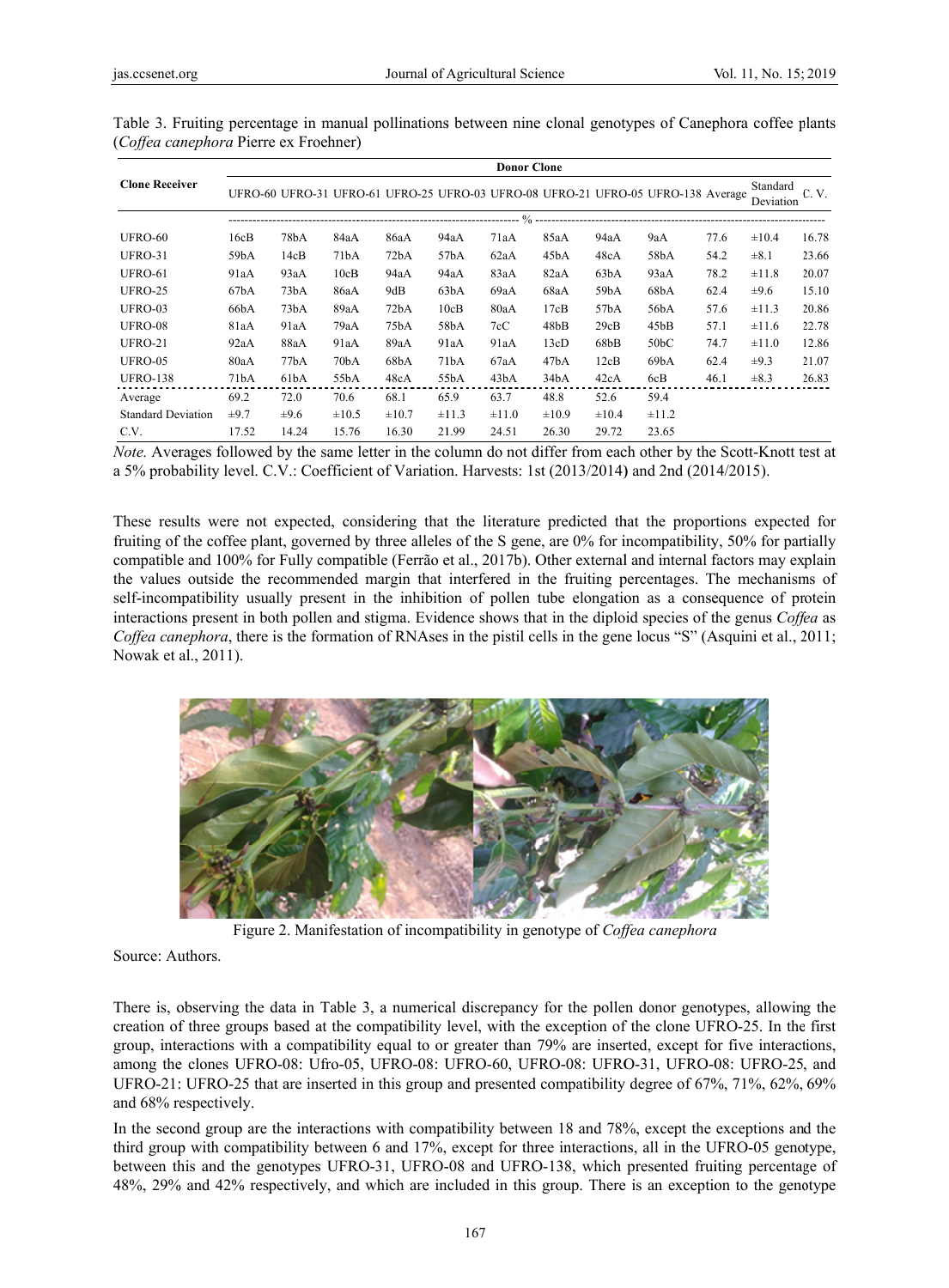UFRO-25 That presented four groups, in which they were inserted in the first ones with a degree of compatibility equal to or above 86%, the second between 68 and 85%, the third between 10 and 67% and the fourth ones with 9% compatibility or less. In four occurrences, when the genotypes were pollens donors, there were statistically significant interactions between genotypes that manifested themselves as similar to the self-pollination test. The interactions between: Ufro-21: Ufro-03, UFRO-05: UFRO-31, UFRO-05: Ufro-08 and UFRO-05: UFRO-138 (Table 3).

Working with compatibility test between genotypes of *Coffea canephora* in the state of Rondônia, Brazil, Lopes (2015) verified compatibility between the tested plants and suggests the existence of more than one compatibility group, confirmed by this work. Some field observations indicated that in the *Coffea canephora*. There are three allelic forms of the "S" gene (S1, S2 and S3) controlling the gametophytic type self-incompatibility characteristic (Conagin & Mendes, 1961) (Figure 2). According to Omolaja and Falzun (2004), they have five allelic forms of the "S" gene can control compatibility and sustain the results of this work. According to the authors, the number of genotypic expressions would reach the ten case, confirming the existence of five alleles (S1S2, S1S3, S1S4, S1S5, S2S3, S2S4, S2S5, S3S4, S3S5, S4S5).

Through descriptive analysis, Monaco and Carvalho (1972) report that cross-matching between cultivars of *Coffea canephora* should present fruiting percentage equal to or greater than 50%, which was obtained in 74% of the tests performed in this study (Table 3). The literature reports the admission of 5 to 10% of self-fertilisation Schifino-Wittmann and Dall'agnol (2002), however, Monaco and Carvalho (1972) and Ferrão et al. (2017b) affirm that this percentage should be 0%, but this fact was not observed in this study. Further studies are needed to technically assess the compatibility between genotype of *Coffea canephora*, in order to identify the interaction of the materials for planting indication to farmers. Knowledge of compatibility or self-incompatibility between genotypes allows for increased productivity and final uniformity in Coffee cultivation (Ferrão et al., 2017; Schifino-Wittmann & Dall'agnol, 2002).

## **4. Conclusions**

According to the compatibility tests, the correct disposition sequence in the field of *Coffea canephora* Among the genotypes studied in this work are: UFRO-138; UFRO-31; UFRO-25; UFRO-08; UFRO-60; UFRO-21; UFRO-61; UFRO-03 and; UFRO-05. The genotypes of *Coffea canephora* with the best agronomic performances evaluated for the edaphoclimatic conditions of the State of Rondônia in this study were UFRO-08, UFRO-25, UFRO-03 and UFRO-138. The results of the compatibility tests were not similar to those proposed for coffee-incompatibility in Brazil.

# **References**

- Ageitec. (2019). *Clima*. Agência Embrapa de Informação Tecnológica. Retrieved from http://www.agencia.cnp tia.embrapa.br/gestor/especies\_arboreas\_brasileiras/arvore/Cont000ful5qfgd02wyiv807nyi6s3c3hnch.html
- Asquini, E., Gerdol, M., Gasperini, D., Igic, B., Graziosi, G., & Pallavicini, A. (2011). SR-Nase sequences in styles of *Coffea* (Rubiaceae). Evidence for S-RNase based gametophytic self-incompatibility? *Tropical Plant Biology, 4*(3-4), 237-249. https://doi.org/10.1007/s12042-011-9085-2
- Castric, V., & Vekemans, X. (2004). Invited Review: Plant self-incompatibility in natural populations: A critical assessment of recent theoretical and empirical advances. *Molecular Ecology, 13*(10), 2873-2889. https://doi.org/10.1111/j.1365-294X.2004.02267.x
- Charrier, A., & Eskes, A. B. (2004). Botany and Genetics of Coffee. In J. N. Wintgens (Ed.), *Coffee: Growing, Processing, Sustainable Production*. Darmstadt: Wiley-vch. https://doi.org/10.1002/9783527619627.ch2
- CONAB. (2018). *Acompanhamento da Safra Brasileira* (Safra 2018, Quarto Levantamento). Companhia Nacional de Abastecimento. Retrieved from https://www.conab.gov.br/component/k2/item/download/ 24571\_eec1a3f8fdc30883717a497a09f7d159
- Conagin, C. H. T. M., & Mendes, A. J. T. (1961). Pesquisas citológicas e genéticas em três espécies de Coffea. Autoincompatibilidade em *Coffea canephora* pierre ex froehner. *Bragantia, 20*(1), 787-804. https://doi.org/ 10.1590/S0006-87051961000100034
- Damatta, F. M., Ronchi, C. P., Maestri, M., & Barros, R. S. (2007). Ecophysiology of coffee growth and production. *Brazilian Journal of Plant Physiology, 19*(4), 485-510. https://doi.org/10.1590/S1677- 04202007000400014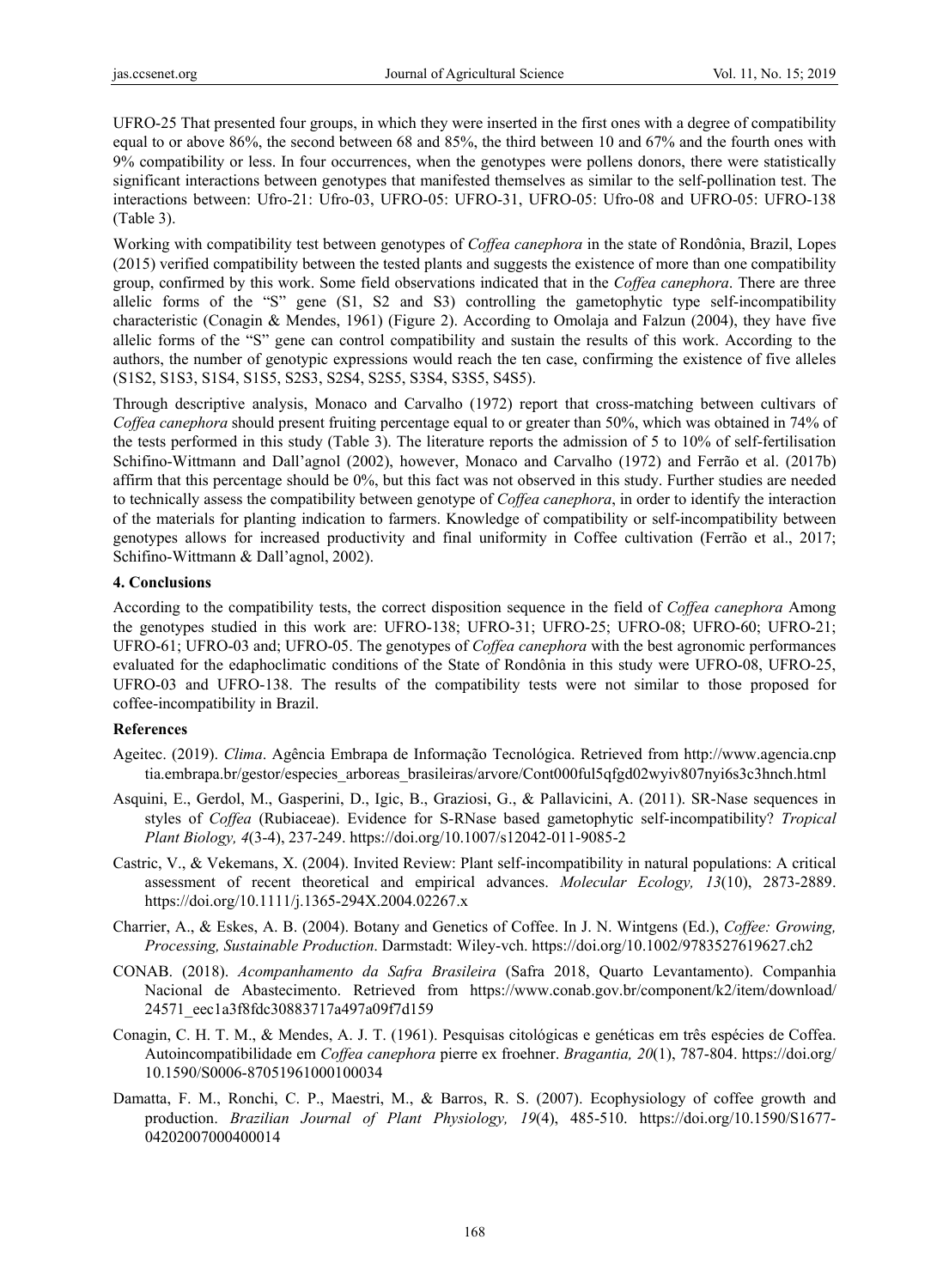- Dubberstein, D., Partelli, F. L., Schmidt, R., & Dias, J. R. M. (2017). Matéria seca em frutos, folhas e ramos plagiotrópicos de cafeeiros cultivados na Amazônia Acidental. *Coffee Science, 12*(1), 74-81. https://doi.org/ 10.25186/cs.v12i1.1241
- Ferrão, M. A. G., Fonseca, A. F. A., Volpi, P. S., Verdim Filho, A. C., & Lani, J. A. (2013a). *'Diamante Incaper 8112': Nova variedade clonal de café conilon de maturação precoce para o Espírito Santo* (Documentos, 219). Vitoria: Incaper. Retrieved from https://biblioteca.incaper.es.gov.br/digital/handle/item/786
- Ferrão, M. A. G., Fonseca, A. F. A., Volpi, P. S., Verdim Filho, A. C., & Lani, J. A. (2013b). *'Jequitibá Incaper 8122': Nova variedade clonal de café conilon de maturação intermediaria para o Espírito Santo* (Documentos, 220). Vitoria: Incaper. Retrieved from https://biblioteca.incaper.es.gov.br/digital/handle/ item/786
- Ferrão, M. A. G., Fonseca, A. F. A., Volpi, P. S., Verdim Filho, A. C., & Lani, J. A. (2013c). *'Centenária Incaper 8132': Nova variedade clonal de café conilon de maturação tardia para o Espírito Santo*  (Documentos, 221). Vitoria: Incaper. Retrieved from https://biblioteca.incaper.es.gov.br/digital/handle/ item/786
- Ferrão, R. G., Fonseca, A. F. A., & Pacova, B. E. V. (2017b). In R. G. Ferrão, A. F. A. Fonseca, M. A. G. Ferrão, L. H. Muner, & C. Conilon (Eds.), *Melhoramento genético de Coffea canephora*. Vitoria: Incaper. Retrieved from http://portalcoffea.com/wp-content/uploads/2018/11/Livro-Cafe-Conilon-2a-Edicao.pdf
- Ferrão, R. G., Fonseca, A. F. A., Ferrão, M. A. G., & Muner, L. H. (2017). *Café Conilon* (2nd ed.). Vitória: Incaper.
- Ferrão, R. G., Fonseca, A. F. A., Ferrão, M. A. G., Bragança, S. M., Verdim Filho, A. C., & Volpi, P. S. (2017a). *Cultivares de café conilon*. Vitoria: Incaper. Retrieved from http://portalcoffea.com/wp-content/uploads/ 2018/11/Livro-Cafe-Conilon-2a-Edicao.pdf
- Gaspari-Pezzopane, C., Medina Filho, H. P., & Bordignon, R. (2004). Variabilidade genética do rendimento intrínseco de grãos em germoplasma de Coffea. *Bragantia, 63*(1), 39-54. https://doi.org/10.1590/S0006- 87052004000100005
- Ivoglo, M. G, Fazuoli, L. C., Oliveira, A. C. B., Gallo, P. B., Mistro, J. C., Silvarolla, M. B., & Braghini, M. T. (2008). Divergência genética entre progênies de café robusta. *Bragantia, 67*(4), 823-831. https://doi.org/ 10.1590/S0006-87052008000400003
- Kameyama, C., Savazaki, E. T., Soares, L. R., Gonçalves, M. A. Z., Fazuoli, L. C., & Braghini, M. T. (2016). *Produtividade e adaptação agronômica de clones de café Conilon do Incaper em Cafelândia, SP* (Anais 432). São Paulo: CBPC. Retrieved from http://www.sbicafe.ufv.br/handle/123456789/9989
- Lopes, T. A. (2015). *Caracterização da autoincompatibilidade gametofítica de clones superiores de Coffea canephora* (Dissertação, Mestrado em Desenvolvimento Regional e Meio Ambiente, Universidade Federal de Rondônia, Porto Velho). Retrieved from http://www.ri.unir.br/jspui/bitstream/123456789/2065/1/ Tatiane%20Almeida%20Lopez.pdf
- Marcolan, A. L., & Espíndula, M. C. (2015). *Café na Amazônia*. Brasília: Embrapa.
- Medina Filho, H. P., & Bordignon, R. (2003). *Rendimento intrínseco: Critério adicional para selecionar cafeeiros mais rentáveis* (p. 8, Informações Técnicas). Retrieved from http://www.iac.sp.gov.br/ publicacoes/agronomico/pdf/v55-2\_NesteNumero.pdf
- Mendes, C. H. T. (1949). Introdução ao estudo da autoesterilidade no gênero Coffea. *Bragantia, 9*(1-4), 35-41. https://doi.org/10.1590/S0006-87051949000100004
- Monaco, L. C., & Carvalho, A. (1972). Melhoramento de *C. canephora* e *C. congensis*-I. Determinação de compatibilidade. *Bragantia, 31*(1), 401-409. https://doi.org/10.1590/S0006-87051972000100032
- Nettancourt, D. (1997). Incompatibility in angiosperms. *Sexual Plant Reproduction, 10*(4), 185-199. https://doi.org/10.1007/s004970050087
- Nowak, M. D., Davis, A. P., Anthony, F., & Yoder, A. D. (2011). Expression and trans-specific polymorphism of selfincompatibility RNases in *Coffea* (Rubiaceae). *PLoS ONE, 6*(6), 21019. https://doi.org/10.1371/ journal.pone.0021019
- Nunes, Â. M. L., Souza, F. F., Costa, J. N. M.; Santos J. C. F., Pequeno, P. L. L., Costa, R. S. C., & Veneziano, W. (2005). *Cultivo de café robusta em Rondônia*. Rondônia: Embrapa. Retrieved from https://sistemasdeproducao.cnptia.embrapa.br/FontesHTML/Cafe/CultivodoCafeRobustaRO/index.htm